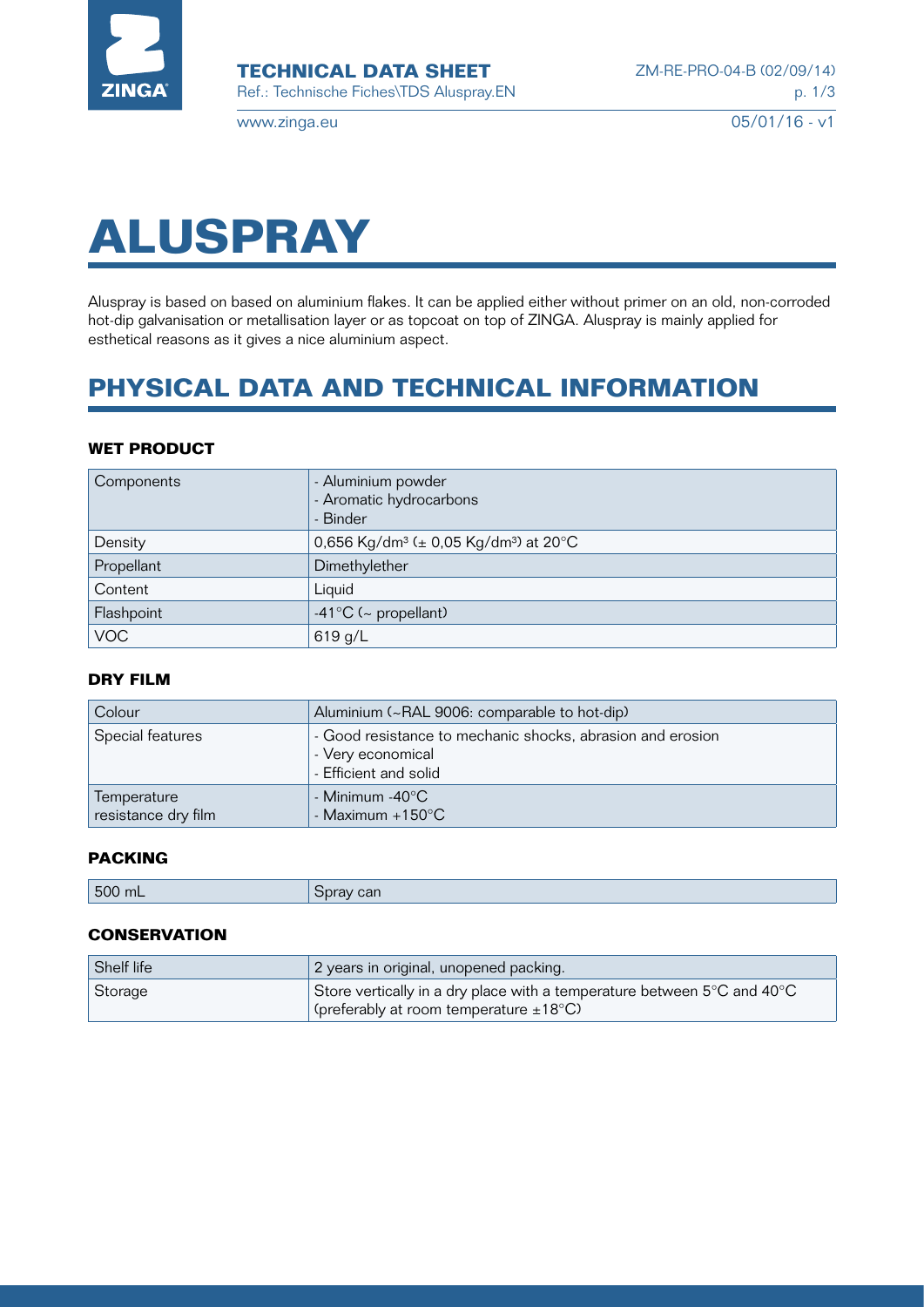

**TECHNICAL DATA SHEET** Ref.: Technische Fiches\TDS Aluspray.EN

www.zinga.eu

 $05/01/16 - v1$ 

# **cONDITIONS**

## **surface preparation**

| Surface preparation         | - Aluspray can be applied on ferro-metals and (damaged) zinc surfaces.<br>- For optimal performance, the metal should first be degreased, preferably<br>by steam-cleaning. Alternatively, the surface can be degreased using solvent<br>(e.g. Zingasolv), but never use white spirit.<br>- For optimal performance, clean to SA 2,5 (ISO 8501:2007). For non-critical<br>(small) areas, cleaning to St 3 is sufficient (using a steel brush).                                                                                                                                                                                                                                                                                                                                                                                                                                                                 |
|-----------------------------|---------------------------------------------------------------------------------------------------------------------------------------------------------------------------------------------------------------------------------------------------------------------------------------------------------------------------------------------------------------------------------------------------------------------------------------------------------------------------------------------------------------------------------------------------------------------------------------------------------------------------------------------------------------------------------------------------------------------------------------------------------------------------------------------------------------------------------------------------------------------------------------------------------------|
| Roughness                   | - Aluspray should be applied on a metal substrate that has a roughness grade<br>of fine to medium $G$ ( $Rz$ 50 to 70 $\mu$ m) according to the standard ISO<br>8503-2:2012.<br>- This can be obtained by <b>grit-blasting</b> (with sharp particles) but not by<br>shot-blasting (with spherical particles). Make sure that the surface is<br>degreased before the grit-blasting.<br>- This high degree of roughness is not needed when Aluspray is applied on a<br>hot-dip galvanisation or a metallisation layer, or when it is applied on top of an<br>existing ZINGA layer. Make sure Zinc salts are removed from the surface to<br>ensure a good electrochemical connection between the two layers.<br>Old hot-dipped surfaces have adequate roughness, new hot-dipped surfaces<br>require a sweep blast.<br>- For small, non-critical areas, roughness can be obtained by using a steel<br>wire brush. |
| Maximum time to application | Apply the Aluspray as soon as possible on the prepared metal substrate<br>(max. 4 hours waiting time). If contamination occurs before coating, the sur-<br>face must be cleaned again as described above.                                                                                                                                                                                                                                                                                                                                                                                                                                                                                                                                                                                                                                                                                                     |

## **environmental conditions during application**

| Ambient temperature | - Minimum 5°C<br>- Maximum 40°C                                                              |
|---------------------|----------------------------------------------------------------------------------------------|
| Relative humidity   | - Maximum 90%<br>- Do not apply on a damp or wet surface                                     |
| Surface temperature | - Minimum 3°C above the dew point.<br>- No visual presence of water of ice<br>- Maximum 60°C |

# **application instructions**

## **General**

| Shaking     | Aluspray must be shaken <b>thoroughly</b> before application. Shake the can<br>vigorously for <b>minimum 30 seconds</b> after liberating the balls. Repeat this<br>every time the can is not used for some time. |
|-------------|------------------------------------------------------------------------------------------------------------------------------------------------------------------------------------------------------------------|
| Application | Keep the spray between 10 and 20 cm away from the substrate and move<br>in a continuous speed from left to right. Repeat with a spray application from<br>top to bottom.                                         |
| Cleaning    | Cleaning of equipment or spills with Zingasolv.                                                                                                                                                                  |